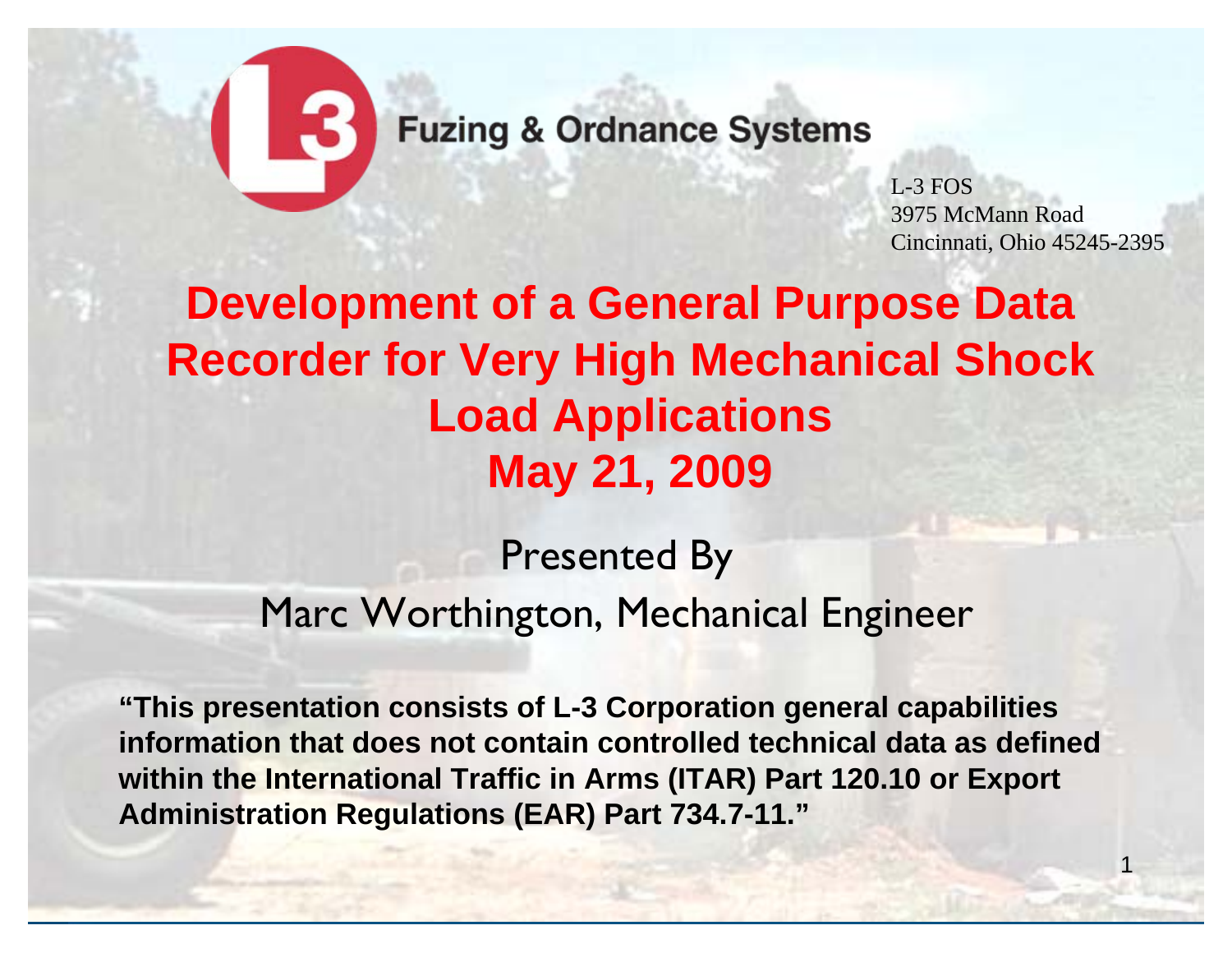## Agenda

- Background
- Traditional Data Recorder Limitations
- Design
- Interface
- Event Capture & Triggering
- Test History
- Alternate Configuration
- Summary

**Fuzing & Ordnance Systems**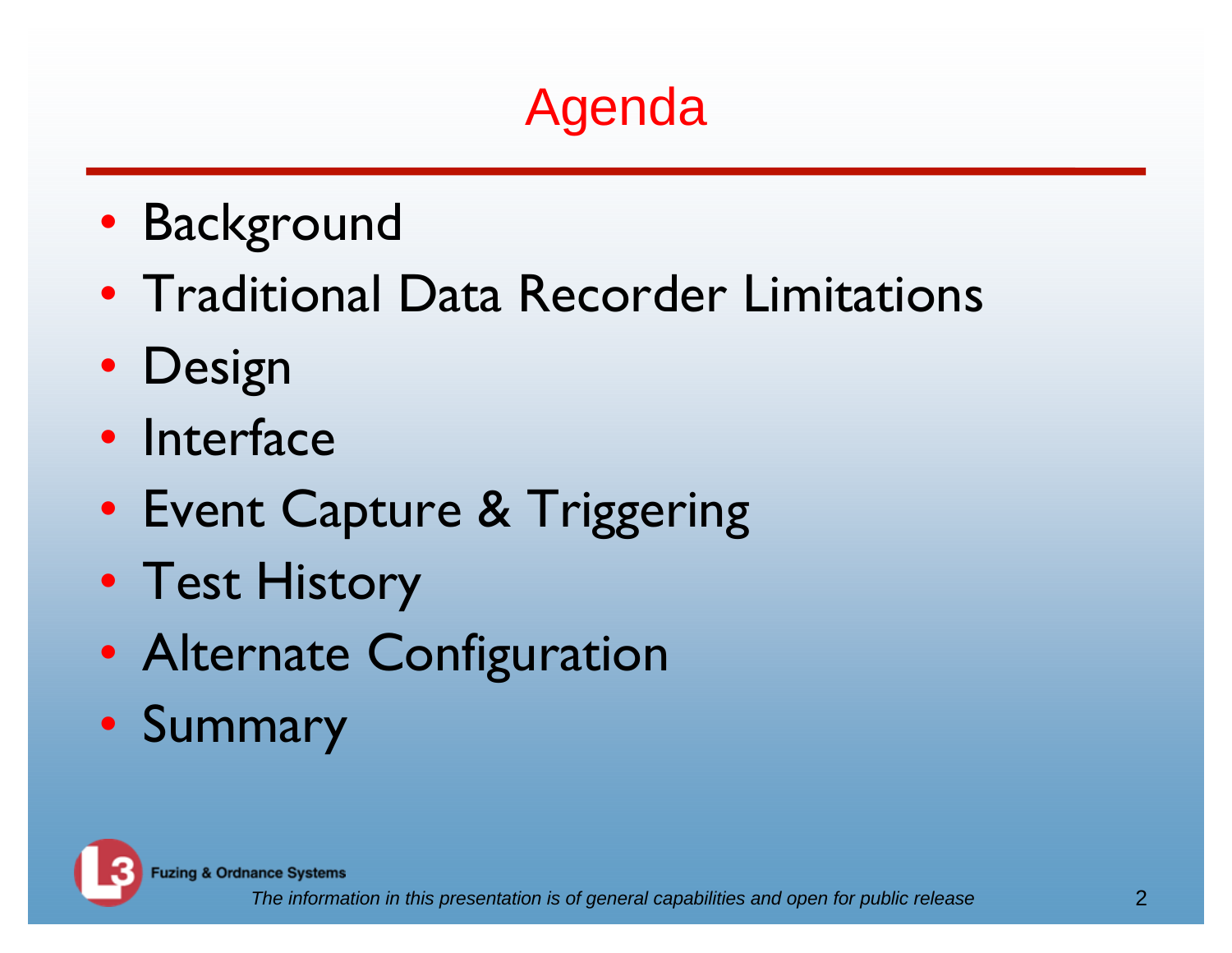## **Background**

• Typical method used to obtain data from a high g test event



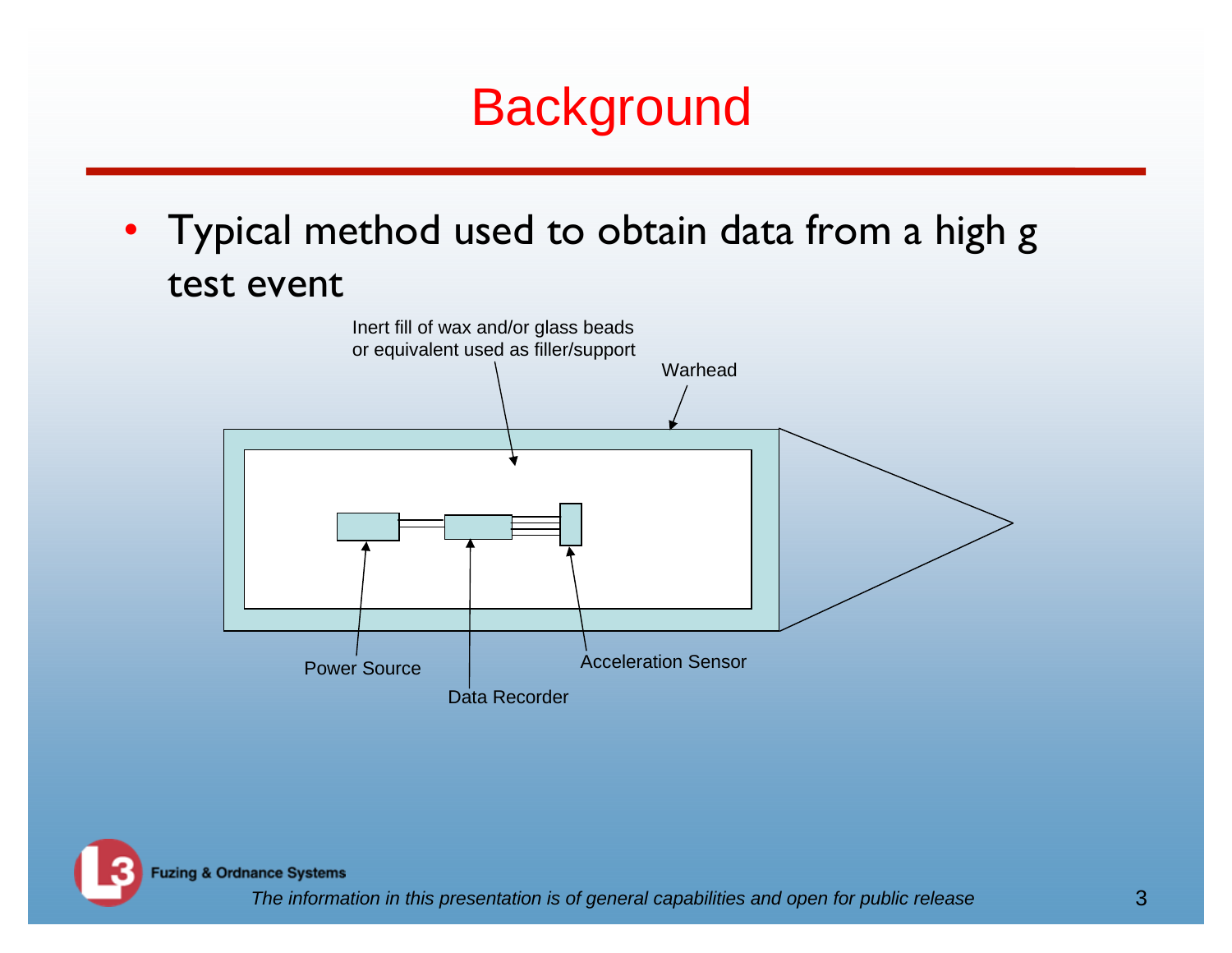## Problems with Typical Data Recording Method

- • Data recorder and supporting hardware are placed in a munition as an "after thought"
	- Causes improperly supported assemblies
	- Increased risk of broken wires
	- Component damage
- $\bullet$  Difficulty installing and controlling the supporting fill
	- Leads to possible movement of components
	- Causes broken components/wires.
- $\bullet$  Failure of the external power source
	- Broken battery leads
	- Partial or total loss of data.
- $\bullet$  Disassembly can cause component damage
	- Requires clean up due to potting
- $\bullet$  Momentary/permanent loss of power
	- Volatile memory Total data loss
	- EEPROM/Flash memory Partial to total data loss
- $\bullet$ Premature trigger events lead to incorrect data being recorded

#### **These problems are addressed with the L-3 FOS design**

**Fuzing & Ordnance Systems**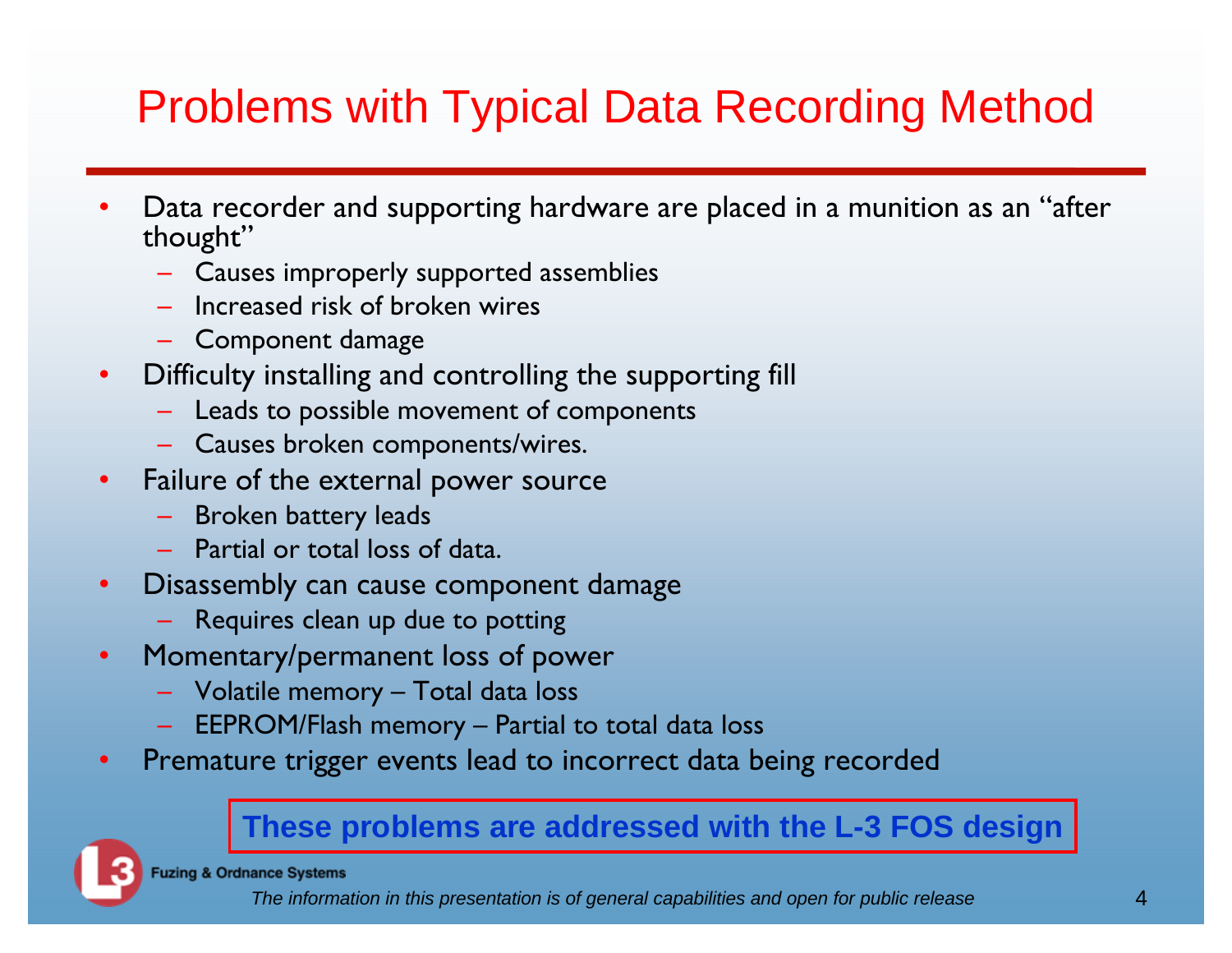# Design Summary

- Design based on initial intelligent fuze recorder design
- Next generation modular data recorder
	- 3 axis acceleration measurement
	- Non-volatile memory
	- Real-time data storage
- New mechanical envelope
	- Includes 4 removable accelerometer modules
	- 2 inch diameter
	- Configured for tube launched systems

**Fuzing & Ordnance Systems** 

**Patent Pending**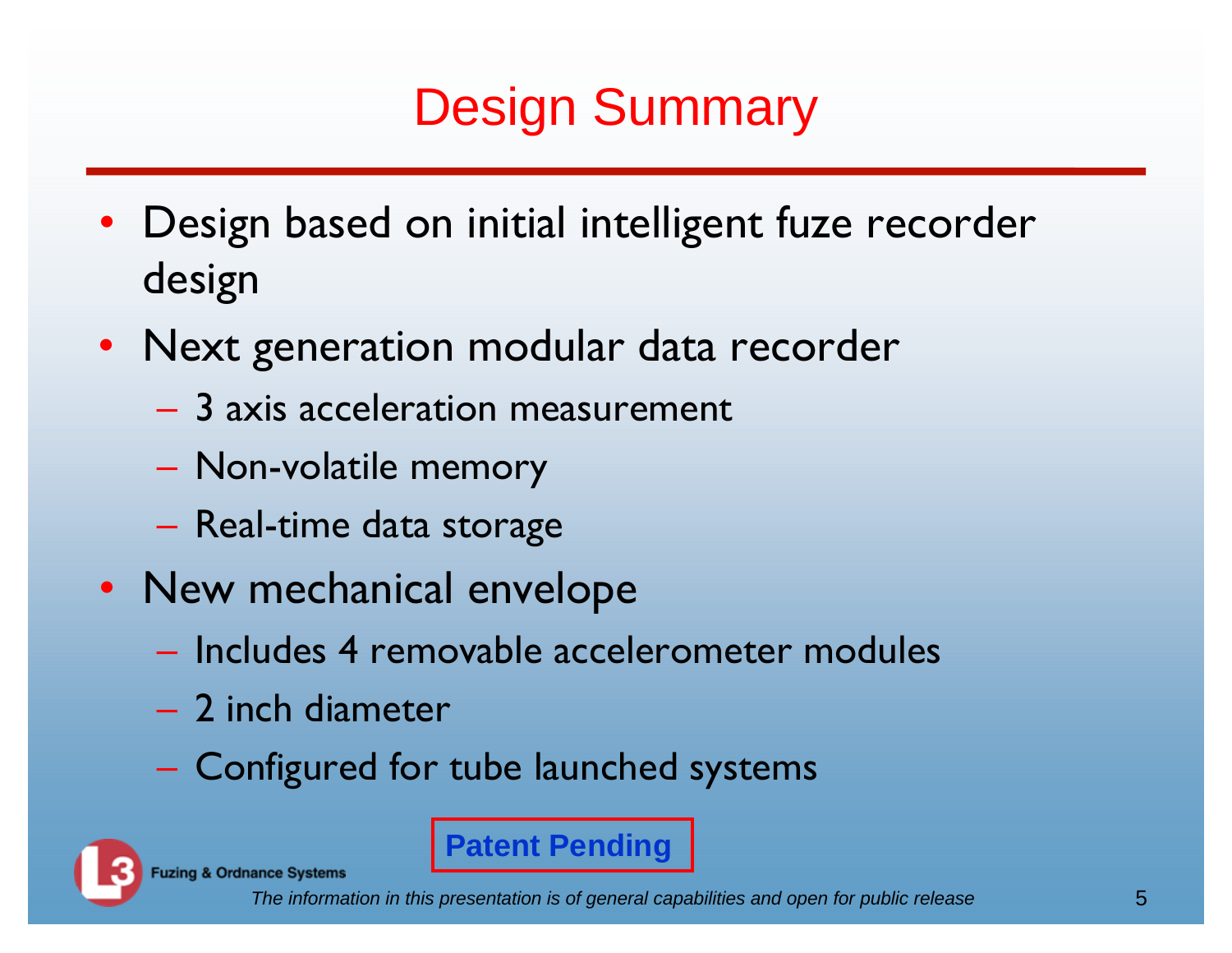## Design Features

- Analog Data Recording
	- 4 simultaneously sampled 10 bit analog channels
- Digital Data Recording
	- 4 simultaneously sampled digital channels
	- $-$  Sampled together with analog channels
- Multiple Triggering Options
- Fast Sampling Rate
	- User selectable rate
- Versatile
	- Adjustable pre-trigger position
	- PC Interface via RS422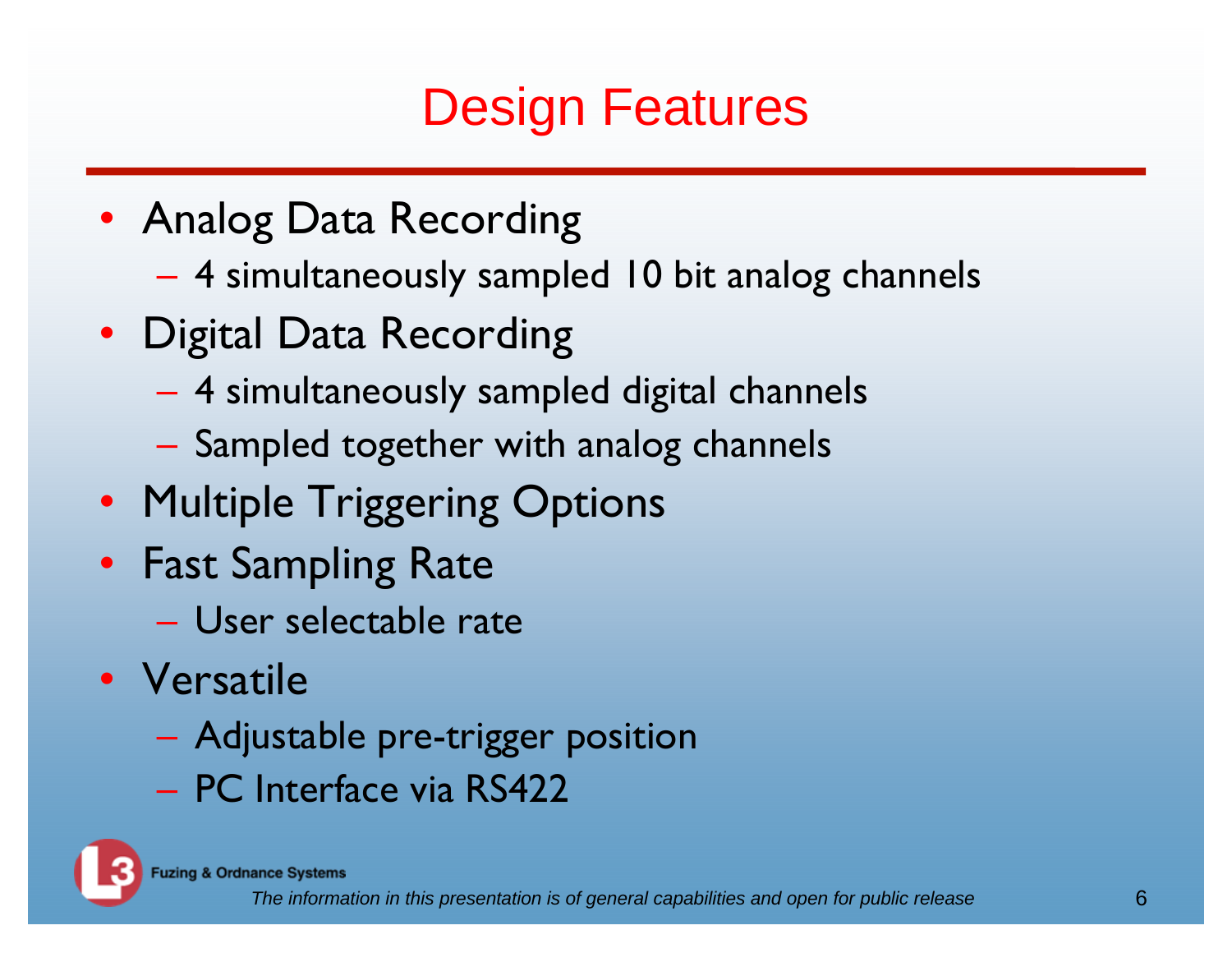## Mechanical Design, Envelope



**Fuzing & Ordnance Systems**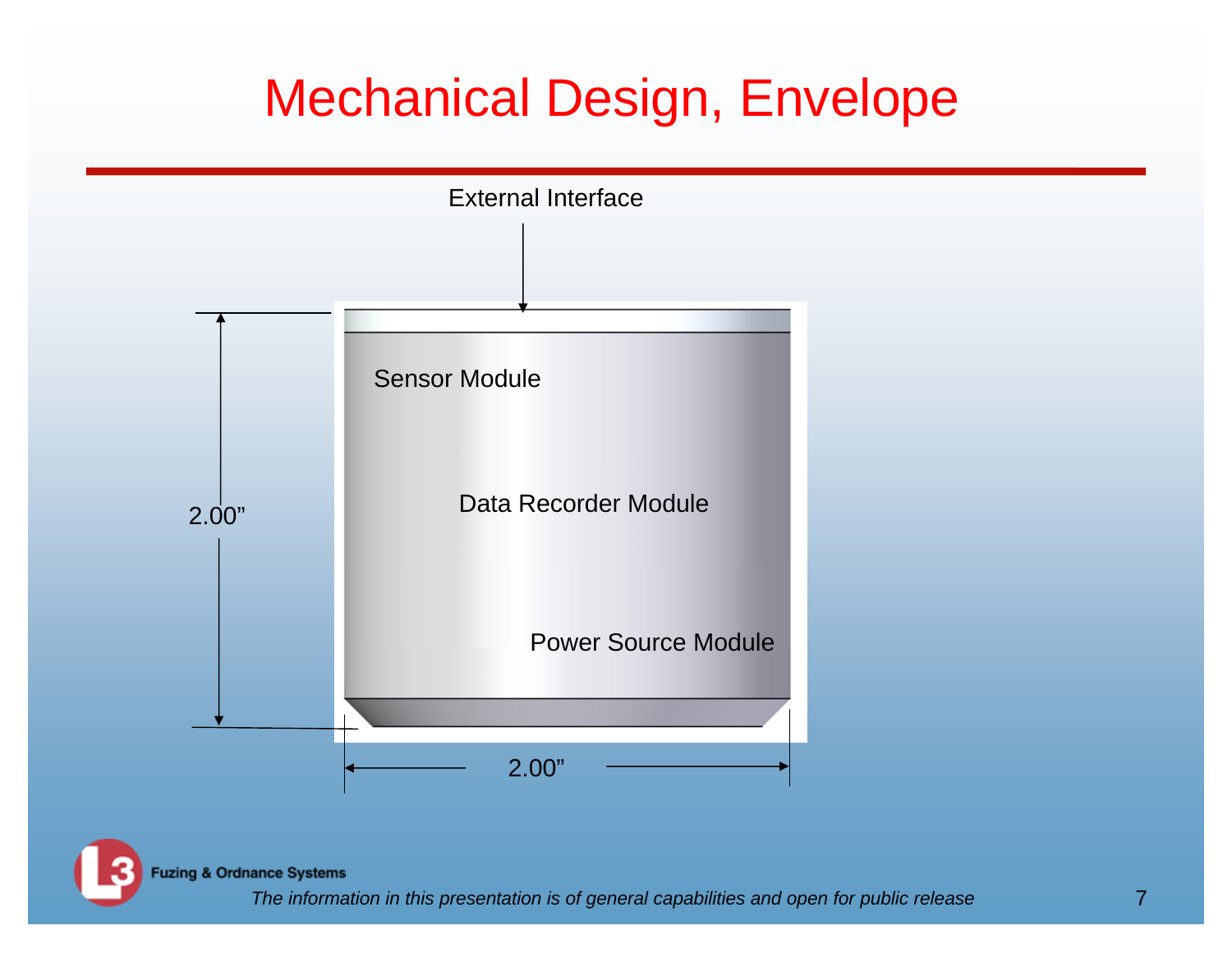## Electrical Design

- • Data recorder hardware contained in 3 separate modules:
	- Sensor Module:
		- Accelerometer(s)
		- Signal Conditioning
		- Power Conditioning
		- Analog and Digital signals passed through to data recorder
	- Data Recorder Module:
		- Microprocessor Based
		- Non-volatile Memory memory stored in real-time
		- Input Buffers for analog and digital channels
	- Power Module:
		- Additional Energy Storage (capacitors, batteries…)

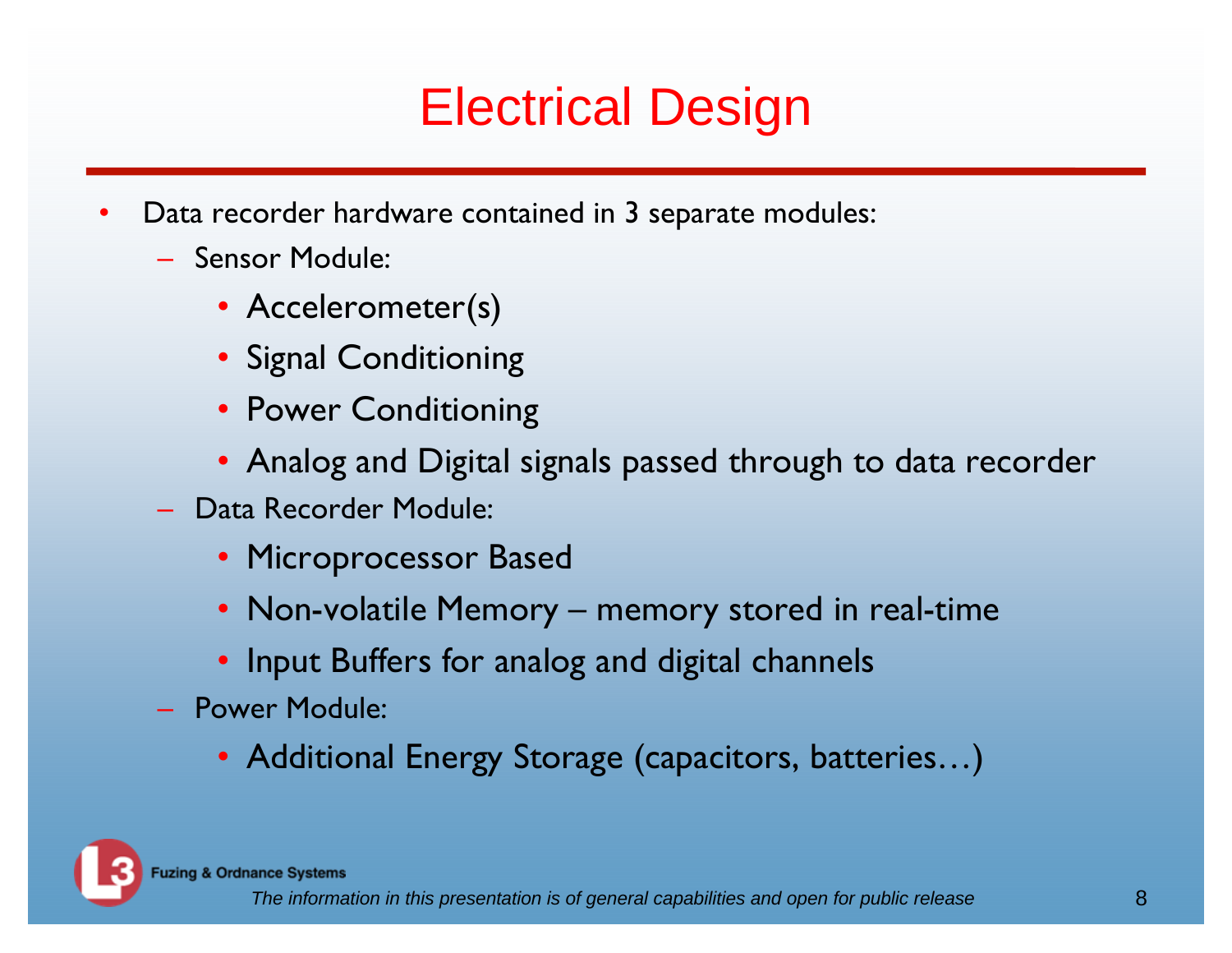## Mechanical Design, Application



**Fuzing & Ordnance Systems**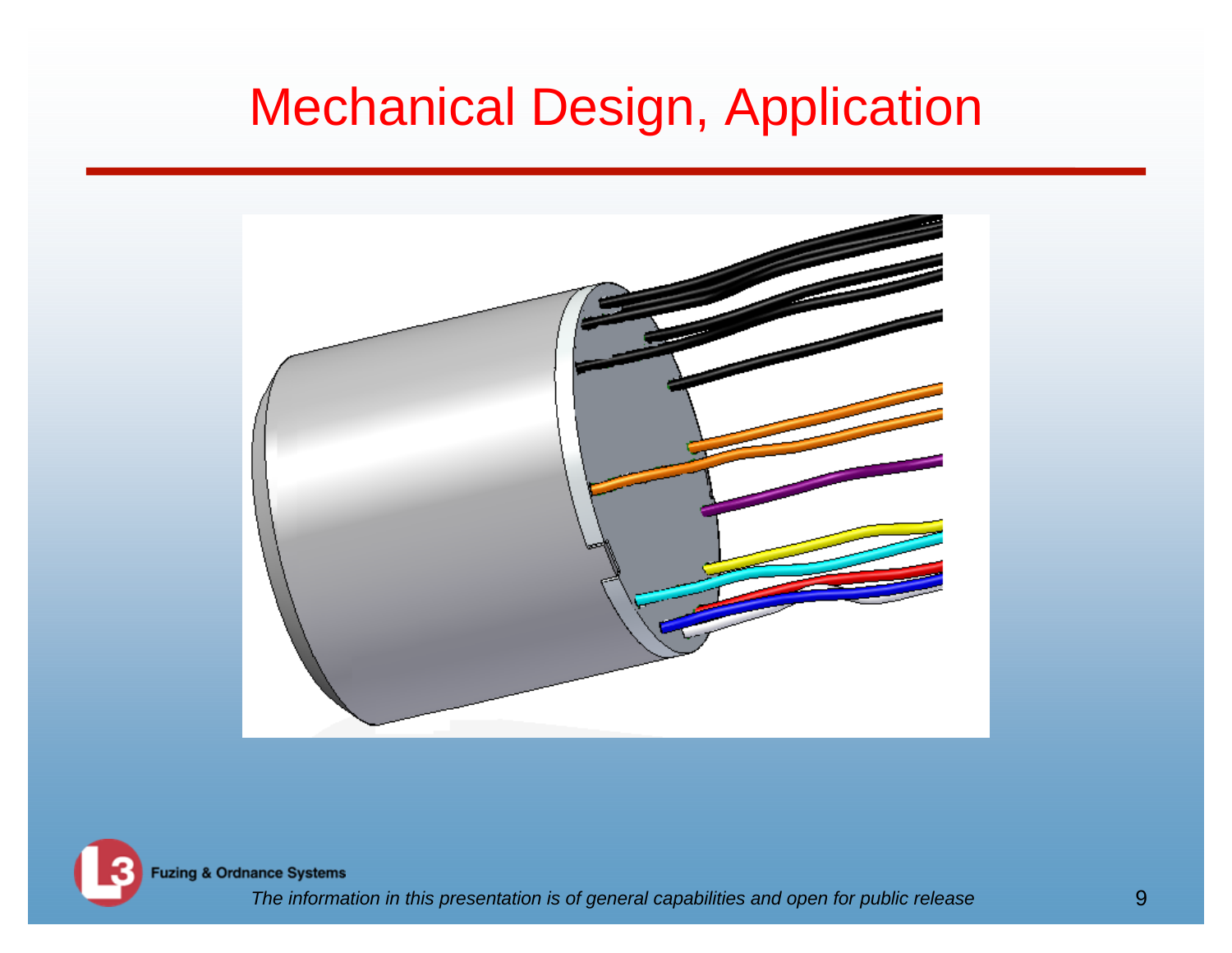## Graphical User Interface (GUI)/Firmware

| <b>B</b> Data Recorder Control - SOCORRO SETUP.LDC               |                       |                            |
|------------------------------------------------------------------|-----------------------|----------------------------|
| Eile<br>Edit Control Help                                        |                       |                            |
| Upload Config<br>Stop                                            | Download Data         |                            |
| Download Config<br><b>Check Status</b><br>Fuzing & Ordnance      | Zero Data             | <b>Adjustable Sampling</b> |
| Systems<br>- Sampling-                                           |                       | Rate                       |
| $\blacksquare$ Slow mode<br>kS/s<br>Sampling Rate                | us/sample             | <b>Adjustable Trigger</b>  |
| <b>Total Acquisition Time</b>                                    |                       | Point                      |
| <b>Trigger Position</b>                                          |                       | <b>Trigger Validation</b>  |
| ms Post-Trigger<br>ms Pre-Trigger,<br>∙Triggers∙                 |                       | Option                     |
| Start sampling at power-up                                       |                       |                            |
| <b>Window</b><br>O ORed Triggers O Validation                    | samples<br>ms         | <b>Trigger Window</b>      |
| <b>Accel Sensitivity</b><br>G                                    | G                     | Analog and digital         |
| $\overline{\phantom{a}}$<br>Analog Trigger<br>Channel<br>High    | SetZero<br>Low        | triggering options         |
| Digital Edge Trigger (A)<br><b>G</b> Falling<br>$\bullet$ Rising |                       | <b>Timeout Triggering</b>  |
| Digital Edge Trigger (B)<br><b>C</b> Rising<br><b>O</b> Falling  |                       |                            |
| Timeout Trigger<br>minutes<br>seconds                            | 10<br><b>us</b><br>ms |                            |
| <b>Disconnected</b><br>Idle<br>Pre Trigger<br>Triggered          | Validated             |                            |
| $AND:$ $--$<br>$AN1:$ $--$<br>$AN2:$ $--$<br>$AN3:$ $--$         |                       |                            |
| NO RESPONSE                                                      |                       |                            |



#### **Fuzing & Ordnance Systems**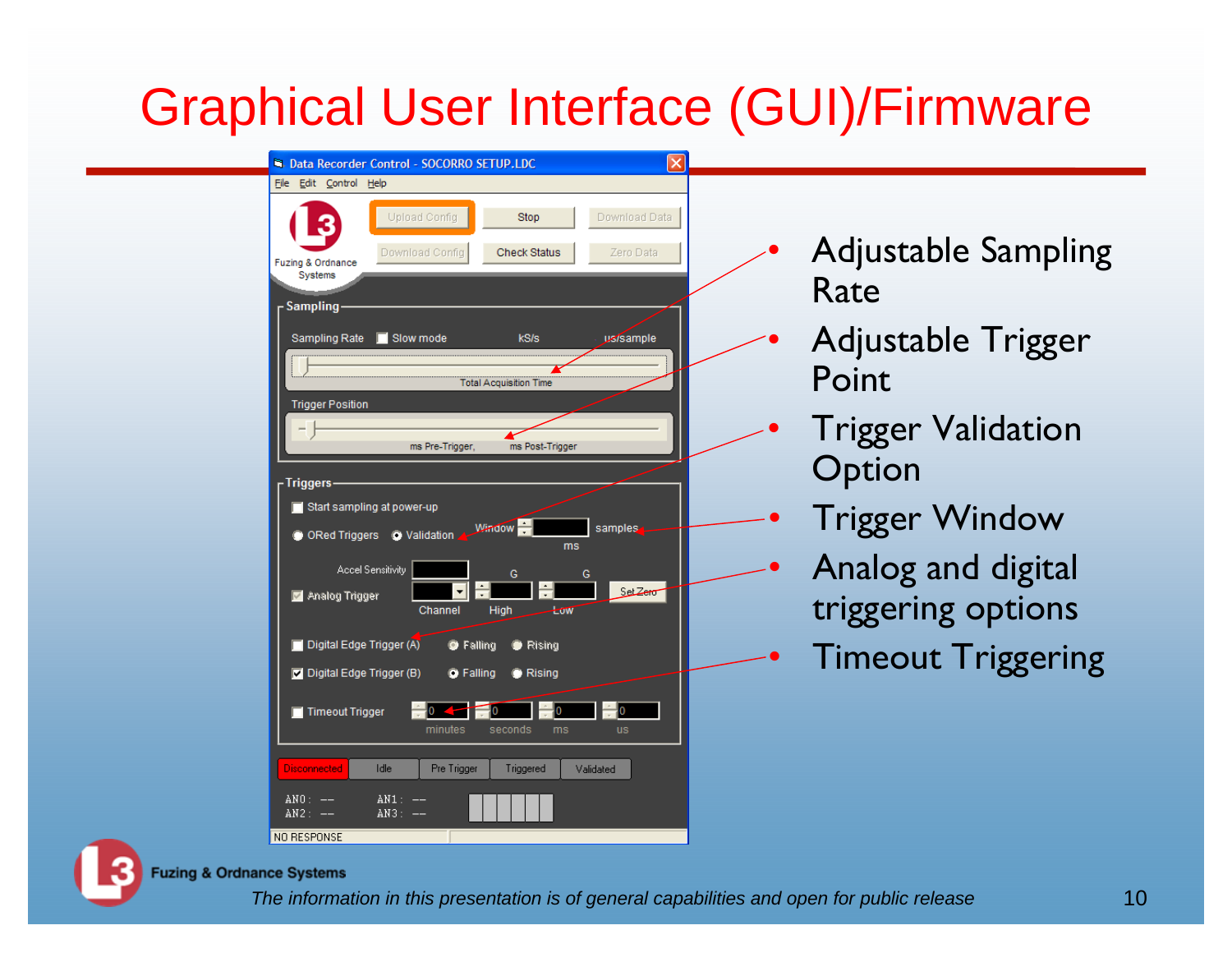## **Trigger Validation Timeline**



- •Pre-trigger data recorded until a **Trigger Event** is detected
- $\bullet$ Recording proceeds normally until memory is full
- • If no validation event is detected, memory is cleared and recording starts back in pre-trigger mode
- •Validation can be time-windowed with trigger

**Fuzing & Ordnance Systems**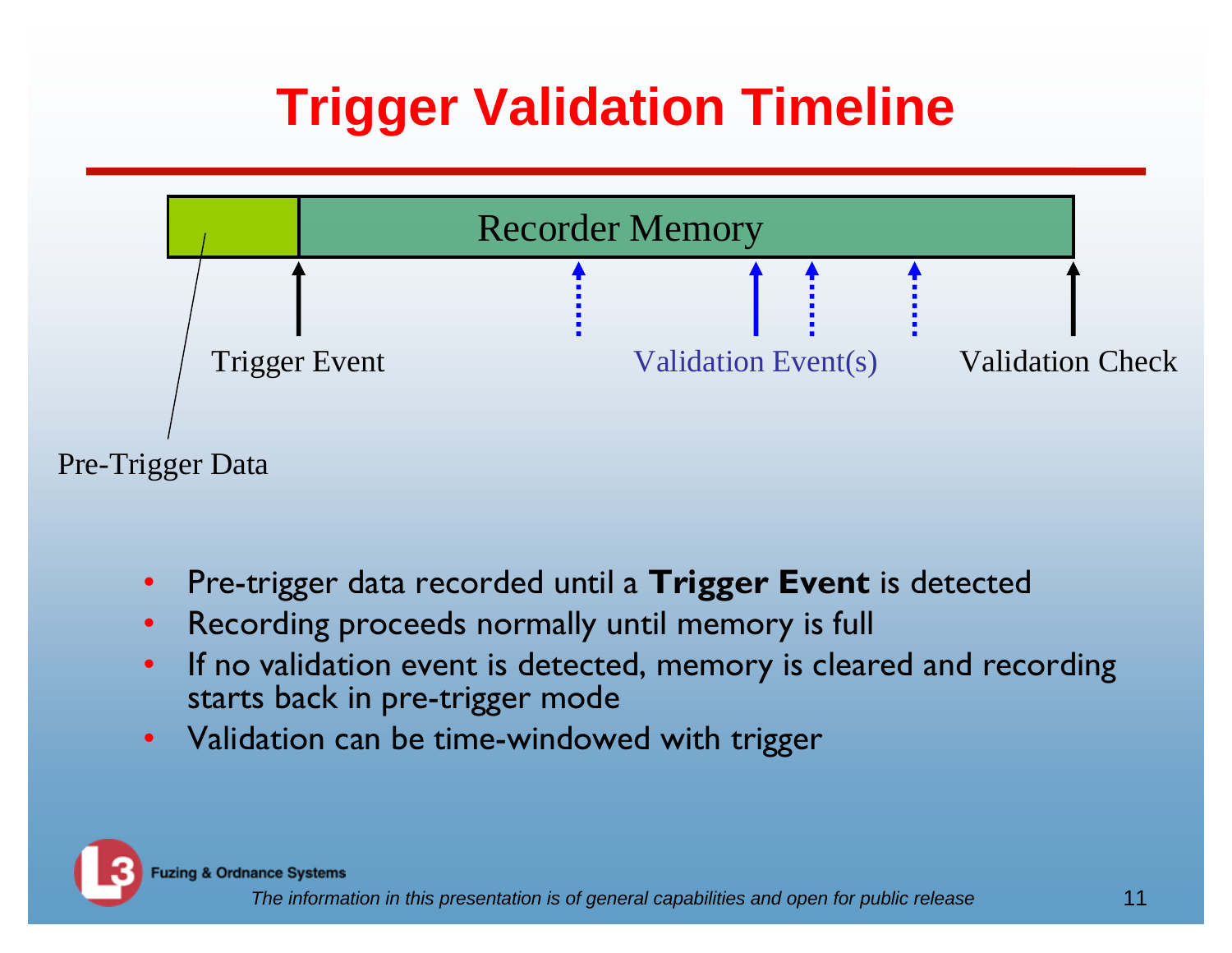# **High Shock Testing History**

- Data recorder proven to survive high g impacts
	- Multiple Stubbi/Howitzer tests up to 2 ft concrete and complex targets.
	- Artillery Shell Howitzer 9 inch concrete target
	- $\mathcal{L}_{\mathcal{A}}$  , and the set of the set of the set of the set of the set of the set of the set of the set of the set of the set of the set of the set of the set of the set of the set of the set of the set of the set of th Multiple Sled Test/Warhead Test
	- Five Inch Gun Fired Tests
- Survived and data downloaded 2 months after projectile stuck in gun tube

**Fuzing & Ordnance Systems**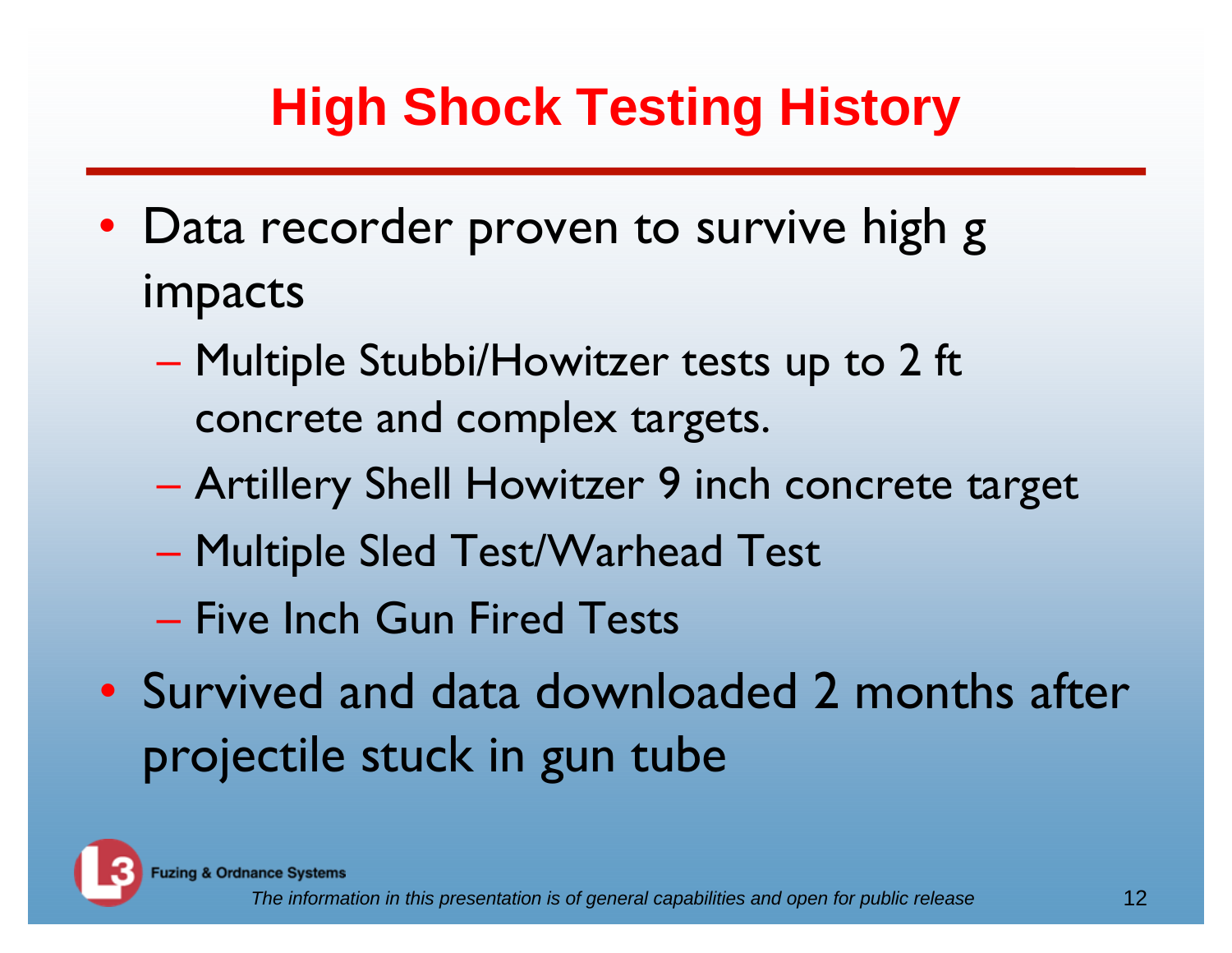## **Specifications**

- Device is functionally specified and tailorable to applications
- $\bullet$ Data recorder data sheet pending public release
- •Data sheet available upon request

| Parameter         | <b>Description</b>                     | Value |     | units      |
|-------------------|----------------------------------------|-------|-----|------------|
| W1                |                                        |       |     | <b>lbs</b> |
|                   | Weight                                 |       |     | kg         |
|                   |                                        | Min   | Max | volts      |
| Vdd               | Supply voltage                         |       |     |            |
|                   |                                        | Тур   | Max | mA         |
| Idd               | Supply current                         |       |     |            |
| $\nu$ in (min)    | analog/digital input minimum voltage   |       |     |            |
| $\nabla$ in (max) | analog/digital input maximum voltage   |       |     |            |
| $Vth+$            | Digital input positive going threshold | Max   |     | volts      |
| Vth-              | Digital input negative going threshold | Min   |     | volts      |
| Idin              | Digital input max input current        |       |     | μA         |



#### **Fuzing & Ordnance Systems**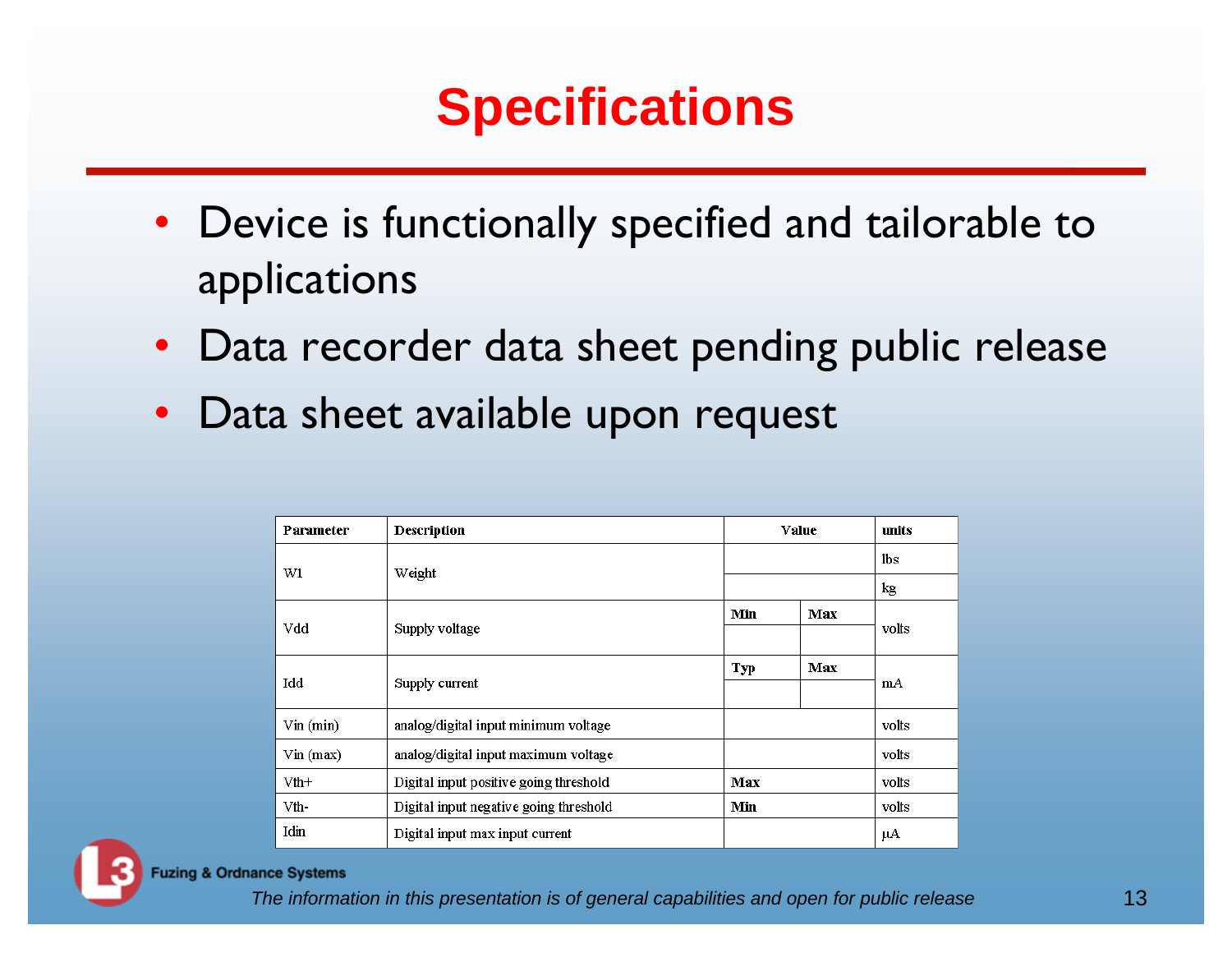## **Alternate Configuration**

- 2.5 Inch Data Recorder Design
	- Packaged to fit in a 3 Inch Booster Cup
	- $\mathcal{L}_{\mathcal{A}}$  , and the set of the set of the set of the set of the set of the set of the set of the set of the set of the set of the set of the set of the set of the set of the set of the set of the set of the set of th Prototype testing in June of 2009



**Fuzing & Ordnance Systems**